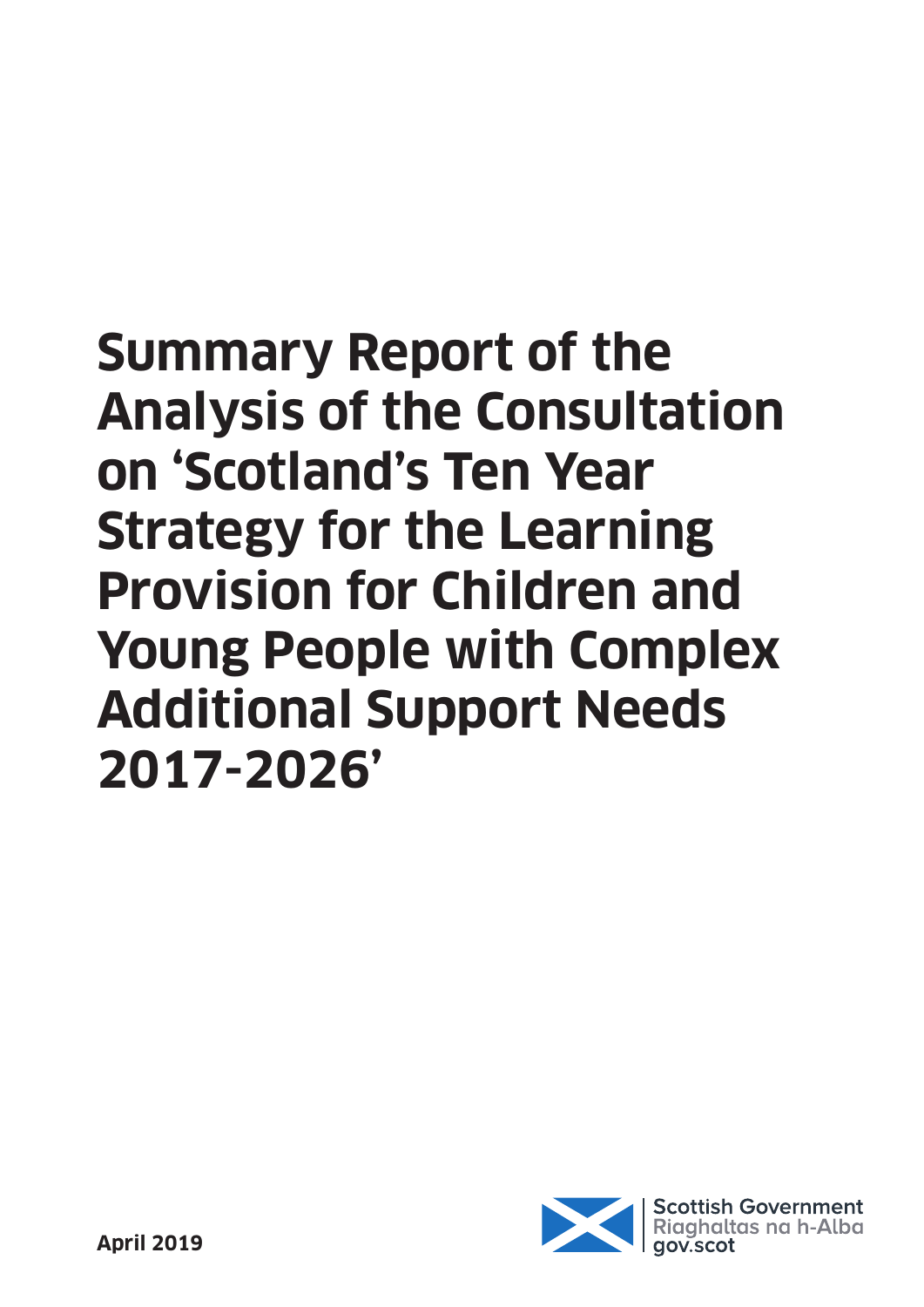# **Introduction**

The consultation on the draft ten-year strategy – 'Scotland's Strategy for the Learning Provision for Children and Young People with Complex Additional Support Needs 2017-2026', ran from 5 June 2017 to 28 August 2017. The consultation contained 10 questions aimed at obtaining views on each part of the ten-year strategy.

**Scotland's Ten Year Strategy for the Learning Provision for Children and Young People with Complex Additional Support Needs 2017-2026** aims to support improved outcomes for children and young people with complex additional support needs through strategic commissioning of national services, with particular focus on the provision of education. The strategy is based on recommendations made in the Doran Review published in November 2012. While the strategy also recognises the critical role played by social care and health services in supporting educational outcomes, the strategy is set with the context of The Education (Additional Support for Learning) (Scotland) Act 2004, (as amended).

The consultation document asked 10 questions aimed at getting opinions on each part of the draft strategy, as well as, allowing general feedback on how the strategy could be improved.

#### **Overview of consultation responses**

There were 61 responses to the consultation – 14 from individuals and 47 from organisations.

The consultation document asked 10 questions in total – 2 questions on the structure of the document, 6 questions on the content and 2 questions to allow general feedback on how the strategy could be improved.

All respondents were given the choice to submit their responses anonymously and for them to be anonymous in reporting. 56 respondents gave permission for their responses to be made public and these are available on the Citizen Space website at [https://consult.gov.scot/support-and-wellbeing/complex-additional-support-needs-2017-](https://consult.gov.scot/support-and-wellbeing/complex-additional-support-needs-2017-2026/) [2026/.](https://consult.gov.scot/support-and-wellbeing/complex-additional-support-needs-2017-2026/) All responses were moderated before being approved for publication.

#### **Methodology**

The aim of the analysis was to present the wide range of views offered. The responses were examined using a qualitative thematic approach and the key points from the analysis are summarised in this report.

Responses to the consultation varied, some focussed on providing comment on the draft strategy itself and answering the specific question asked. Other respondents used the consultation to comment on current practice around supporting children with complex additional support needs more generally, particularly in relation to the implementation of additional support for learning policy.

The analysis is focused on the volume and depth of the responses provided rather than the number of respondents. In other words, conclusions can only be drawn about the comments/information that respondents volunteered. If a respondent did not answer the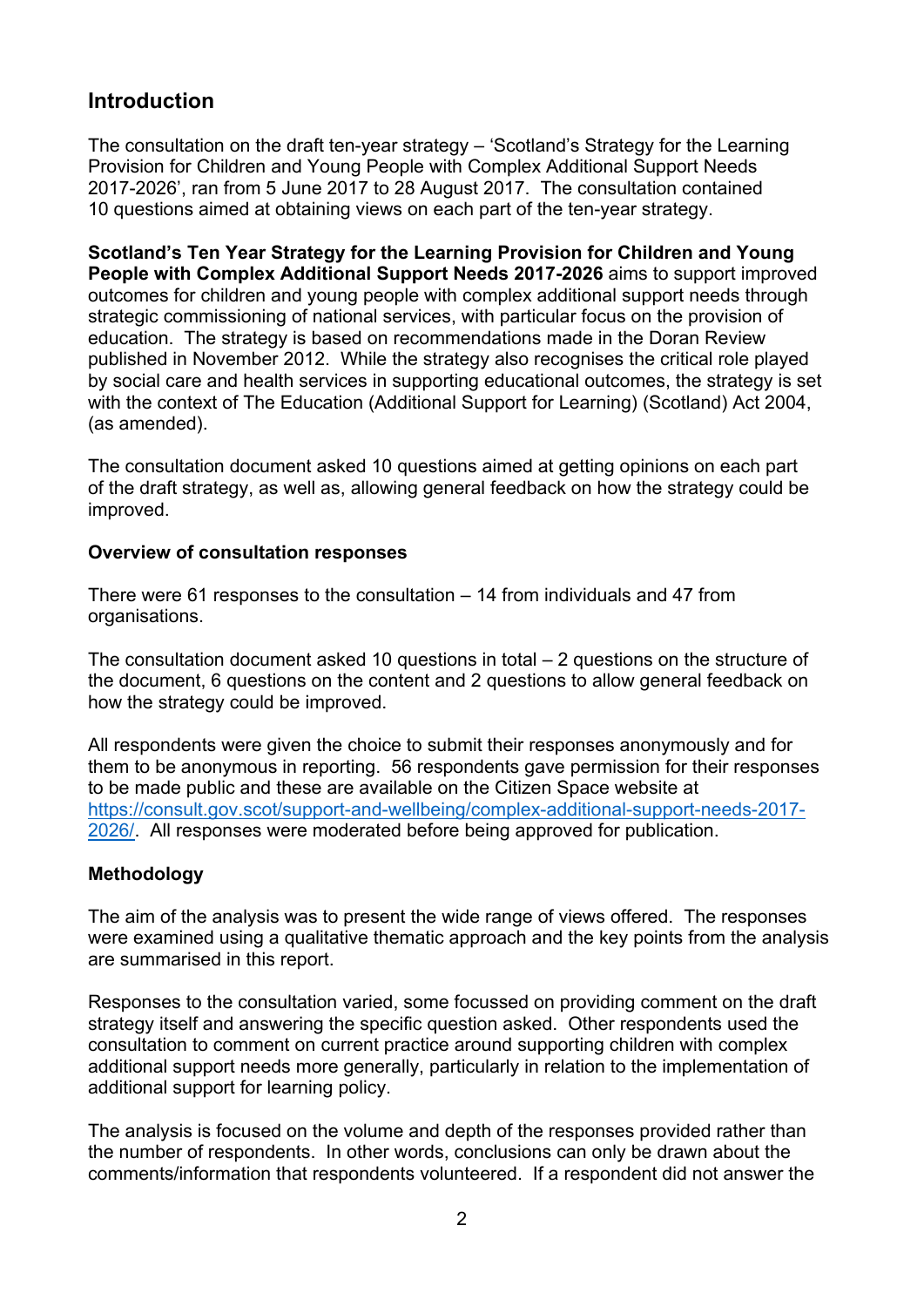question, or reference a particular topic, no conclusions can be drawn in regards to their opinions or stances on the issue discussed.

#### **Analysis of responses**

The purpose of this report is to summarise against general themes that were raised in the consultation responses. The structure of this report follows the 10 questions that were asked as part of the consultation on the draft strategy.

Overall the large majority of respondents were supportive of the ten-year strategy while some felt that it lacked important detail. A strong message in the responses was that the ten-year strategy would benefit from including the following:

- a high level timeline and action plan for implementation;
- detail on how progress in implementing the strategy would be measured; and
- how this would be reported.

The focus of the ten-year strategy on training and development for staff working with children and young people with complex additional support needs, had widespread support. While the majority of respondents welcomed specific Leadership training in the sector of complex additional support needs, many expressed the view that this needs to be done within the context of providing high quality training and development for all staff working in the sector.

The concerns raised in the consultation were not, in the main about a move to strategic commissioning. The majority of respondents were supportive of strategic commissioning with a few respondents highlighting the impact on grant-aided special schools. The only other common concern reported by a few respondents was resources, including sufficient numbers of teachers and support staff, as well as access to specialist provision within the local area.

A summary of the responses to each of the questions is set out below.

#### **Question 1: Is the structure correct? Does the content of the document flow in a logical order?**

Most respondents thought the structure was correct. A few respondents suggested that an introductory summary to the strategy earlier in the document would be helpful in providing further context

### **Question 2: Does the structure help the reader to follow the strategy effectively?**

Most respondents agreed that the structure helped the reader follow the ten-year strategy effectively. A few respondents suggested that a visual aid in the shape of a high-level timeline would be helpful.

#### **Question 3: Do you think the aim of the Strategy and the four objectives are the rights ones to achieve the Scottish Government's purpose of improving outcomes for children and young people with complex additional support needs through strategic commissioning of services?**

The majority of respondents agreed that the aim of the strategy and the four objectives were the right ones to improve the outcomes for children and young people with complex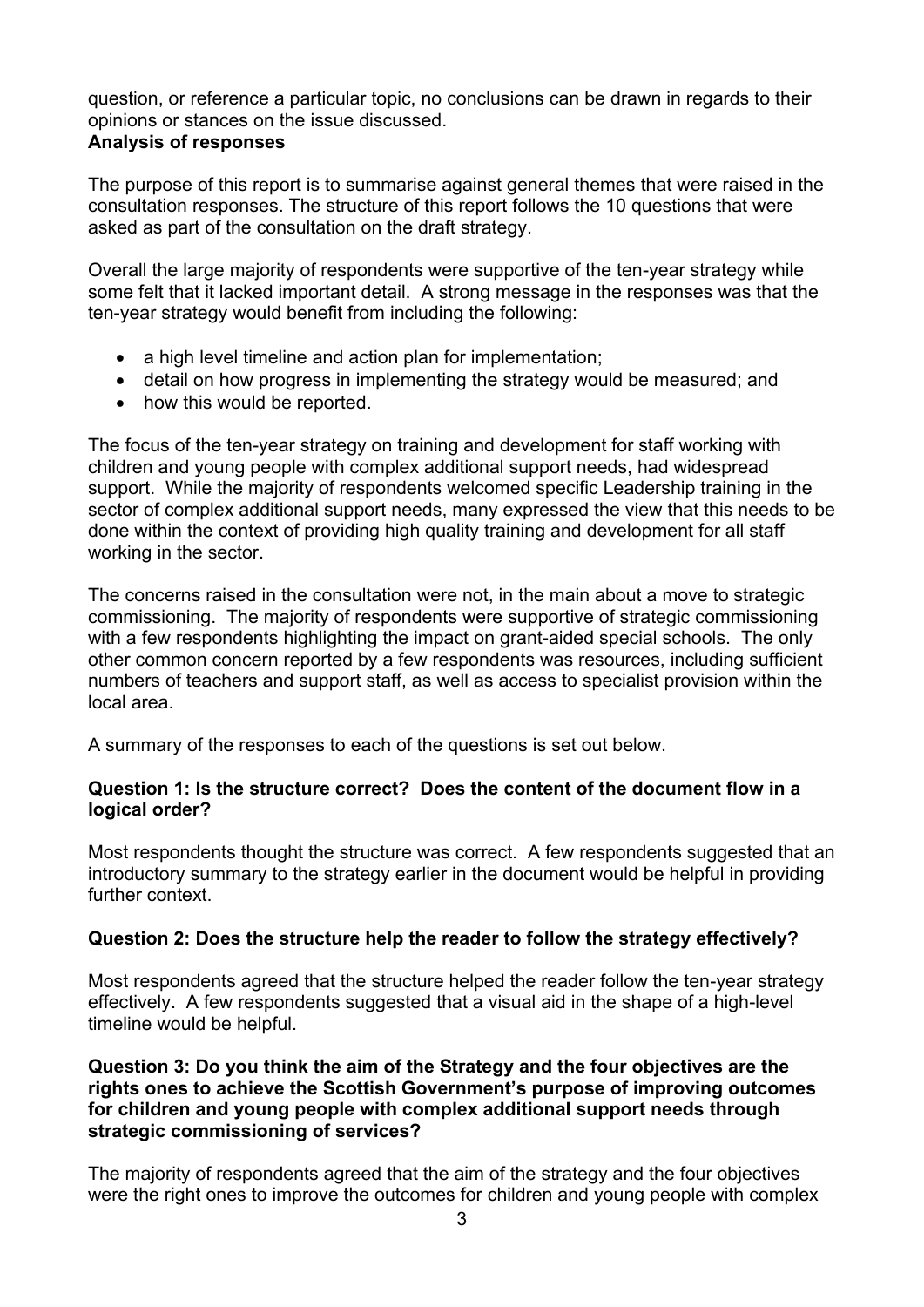additional support needs. A few respondents wanted the improvement in outcomes to be within the context of the Getting it Right for Every Child (GIRFEC) wellbeing indicators, however some respondents agreed that it was reasonable to link improved outcomes to the National Improvement Framework.

#### **Question 4: Within the context of The Doran Review recommendations – do you agree with the explanation of why we need strategic commissioning for national provision/services for learners with complex additional support needs?**

The majority of respondents were supportive of strategic commissioning with many expressing the view that strategic commissioning will bring transparency and parity to national funding. Only a few respondents expressed concern about the impact on grantaided special schools.

**Question 5: The 'Scope of Services to be commissioned' on page 8 relate to education, care and health, research and training and is informed by the Doran review recommendations and the National Needs Analysis, which was completed in 2015. Can you please comment on any services within those headings, which would particularly wish to see featured here? Please tell us if you think it should exclude any aspects or include any others?**

The majority of those who responded to this question were supportive of the five areas identified as being within the scope of services to be commissioned. The main theme under Education was teacher and support staff training and development. The responses to Care were wide ranging, however the main theme was 'types of provision' and where national funding could support gaps in provision around transitions, SEBN and mental health. The responses to Health were similar to those in Care. Again, there was a range of views expressed with the main theme being 'types of provision' and where national funding could support gaps in provision around mental health, SEBN and transitions. Two main themes highlighted by those who responded under Research was for there to be a focus on looking into the outcomes and experiences of children and young people with complex additional support needs. The majority of responses to Training were supportive of this being an area that national funding could help build capacity by ensuring teachers and support staff working in local provision for children and young people with complex additional support needs have access to high quality training.

#### **Question 6: What are your views on the National Commissioning Groups proposal that the first phase of strategic commissioning will focus on pathfinder (testing) activity on training, development and research? Are there any particular areas of training which should be focussed on?**

The majority of respondents agreed that pathfinder activity around research, training and development was the correct starting point and many suggesting that Inclusion Pedagogy and Leadership training were most needed.

**Question 7: For the purposes of this document, the National Improvement Framework drivers have been adopted and therefore reflect particular concerns related to children with complex additional support needs? Do you have any suggestions for additions or alternative wording, which should be included? Please set it out against the relevant heading below.**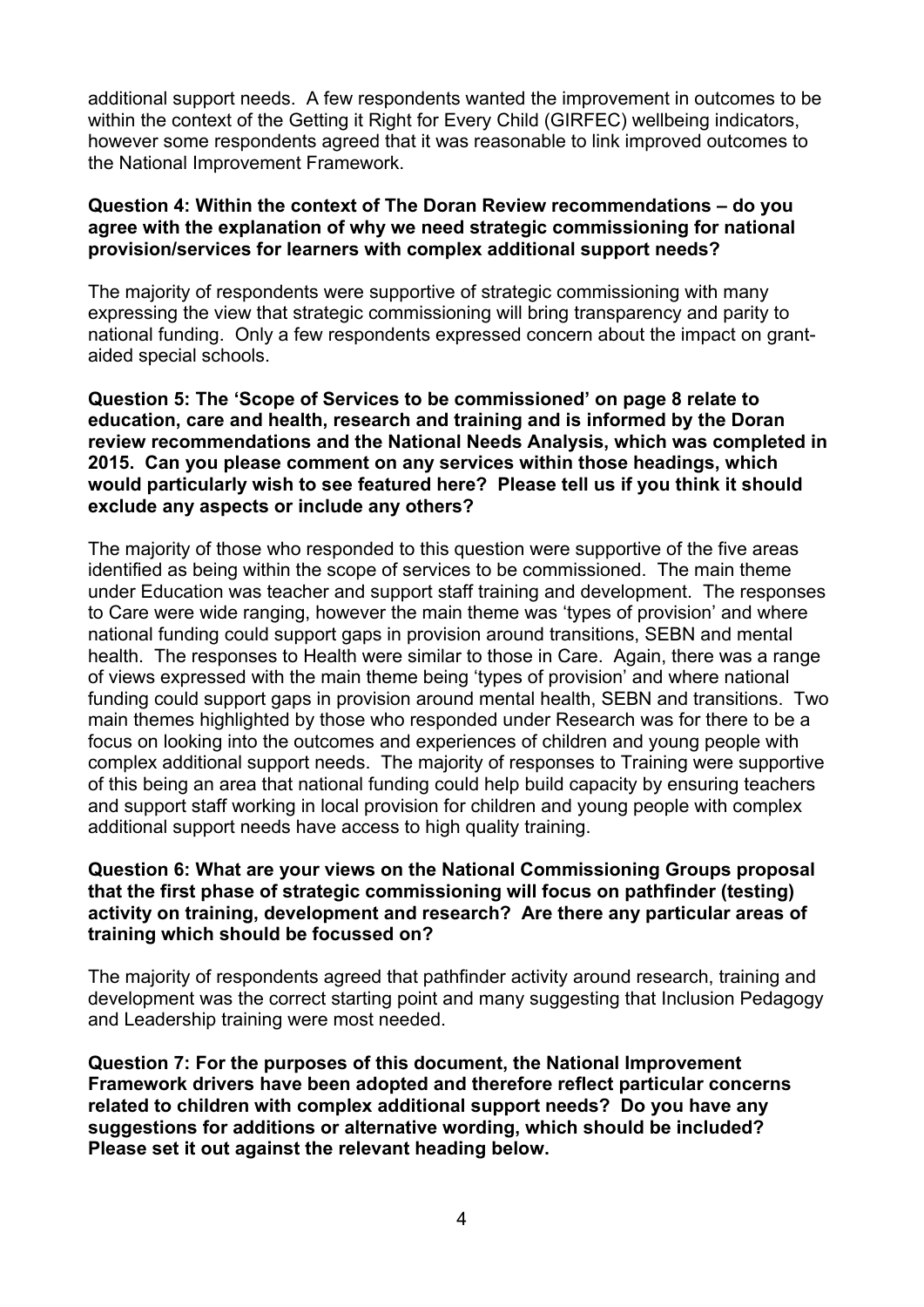A few respondents felt that this section of the ten-year strategy would benefit from further development, some respondents citing the latest education reform agenda and for this to be reflected in the strategy. A recurring theme in this section was for a high level timeframe and action plan to be included.

There was a range of suggestions put forward in the responses for additional or alternative wording. The National Commissioning Group, when updating the final version of the ten-year strategy, will consider all of these.

#### **Question 8: Do you agree that the Governance arrangements detailed in page 17 are appropriate? If not, what else should be included?**

The majority of respondents were in agreement with the Governance arrangements. A few respondents had some concern about the impartiality of the National Commissioning Group and impartiality of the decision making process. The principle of strategic commissioning as a model requires that service uses and providers are part of the process. Without this collaborative partnership approach, the principle of strategic commissioning would be lost and this would become a procurement process. Some respondents supportive of strategic commissioning asked that there is a commitment in the ten-year strategy to provide regular progress reporting against the aims and objectives.

A perception amongst a few respondents was that the National Commissioning Group and National Strategic Project Board, lacked representation from parent/carers and children/young people.

#### **Question 9: In relation to the overall 10 Year Strategy – are there any areas missing, requiring strengthening, or which are not required and could be removed?**

The common themes identified by most respondents suggested the ten-year strategy could be strengthened by:

- Inclusion of a high level timeline and action plan;
- Information on how progress will be monitored and reported on;
- Including more detail on the transition period and how this will be managed;
- Updating the strategy to include changes from the education reform agenda.

#### **Question 10: Are there any general comments you would wish to make about 'Scotland's Strategy for the Learning Provision for Children and Young People with Complex Additional Support Needs 2017-2026'?**

There was a broad mix of comments to this question mostly repeating themes already reported. The majority of respondents welcomed the ten-year strategy.

## **Next steps**

The Scottish Government and the National Commissioning Group will now consider the content of all the responses received and work will be taken forward in the coming months to take account of these with a view to amending and improving the draft strategy. We are concerned with the area of complex additional support needs within the context of the government's commitment to address the needs of all learners. It is crucial that the final document supports our vision for education in Scotland of delivering both excellence in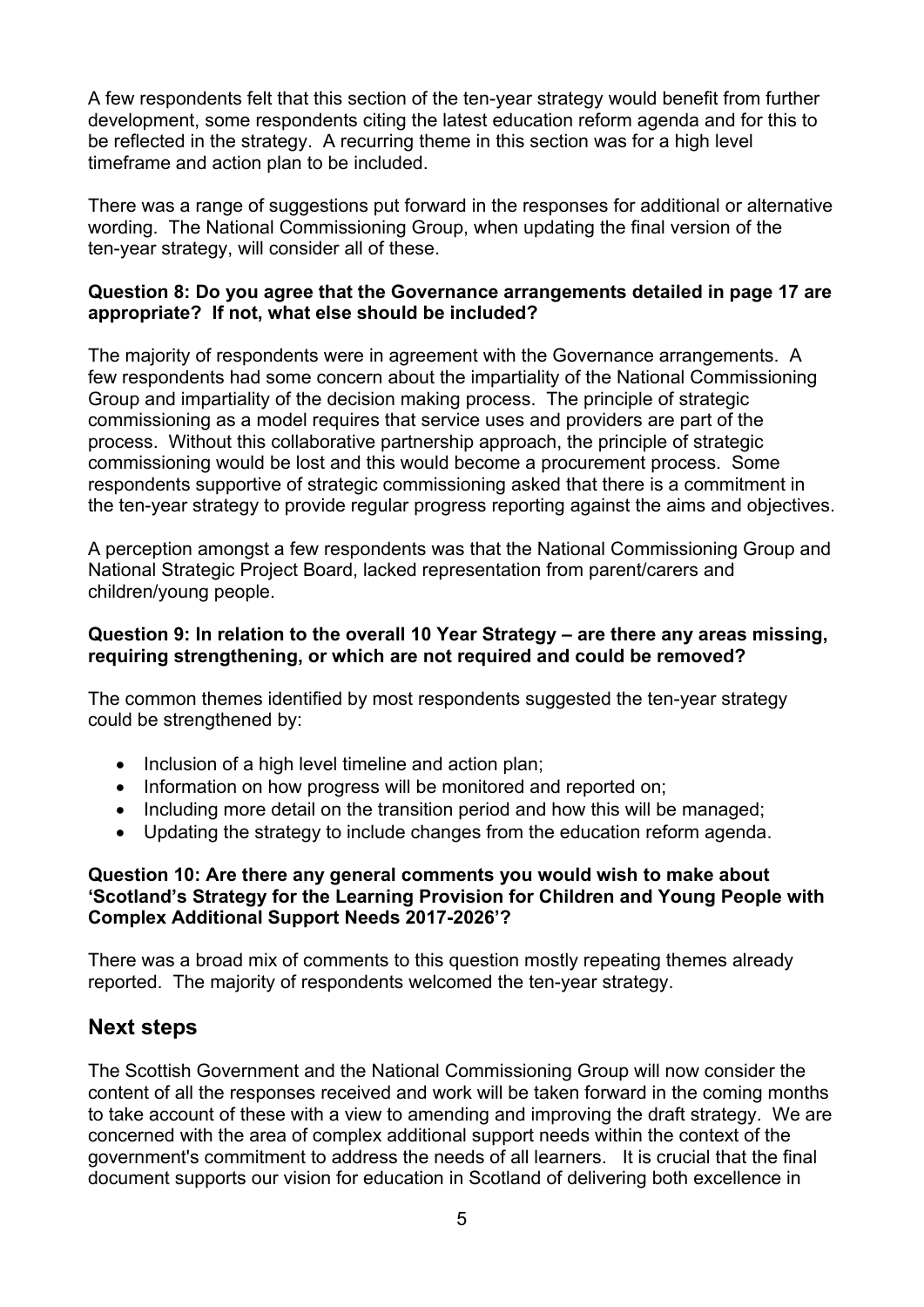terms of ensuring children and young people acquire a broad range of skills and capacities at the highest levels, whilst also delivering equity so that every child and young person should thrive and have the best opportunity to succeed, regardless of their additional needs or social circumstances.